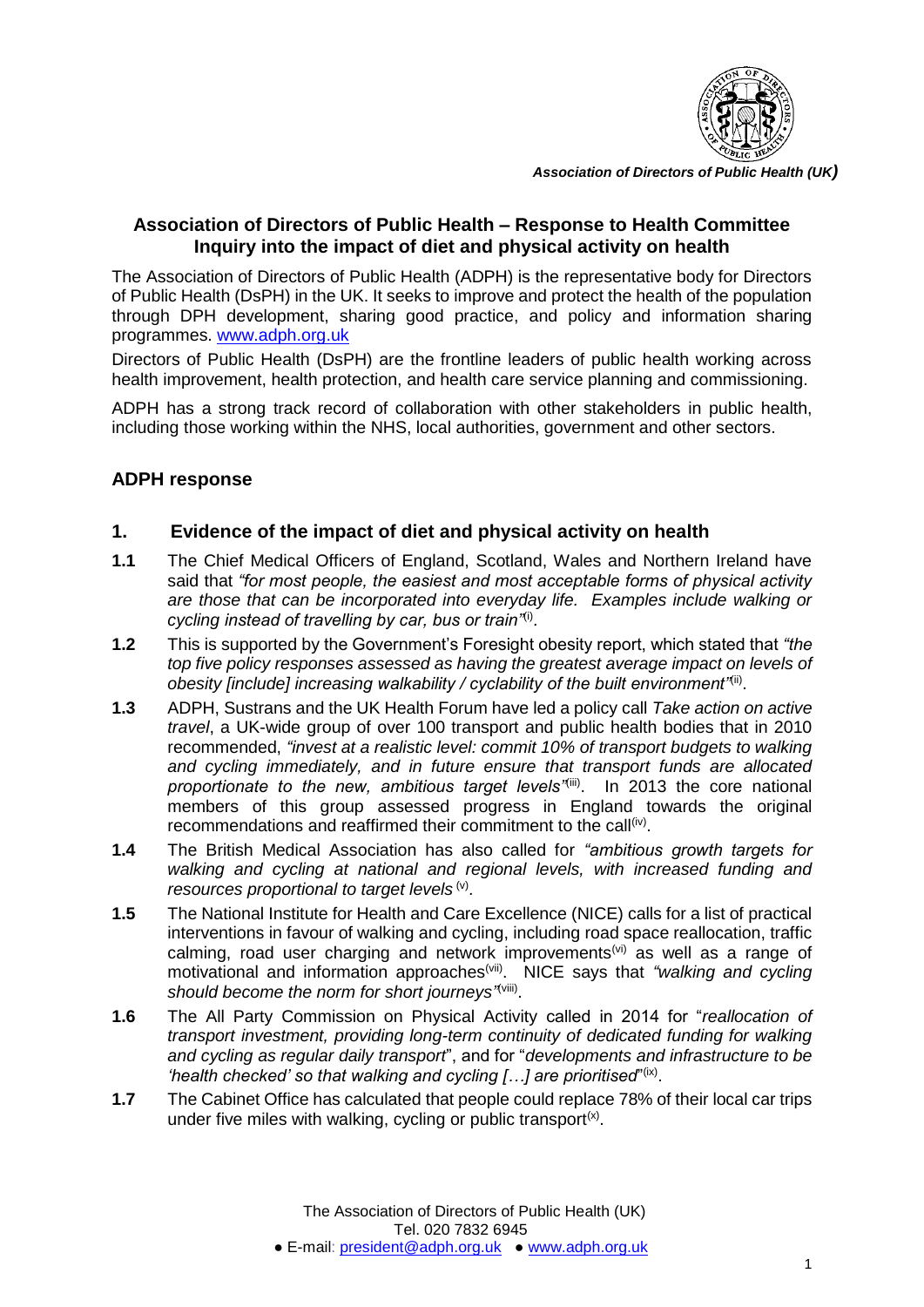- **1.8** ADPH therefore supports recommendations made by a wide range of public health bodies, and other organisations and groups, including the All Party Commission on Physical Activity, that:
	- physical activity should be identified as a national priority for action, and should be visible in all relevant ministerial programmes, including transport and planning
	- investment priorities need to change: physical activity should be a priority objective in the investment plans of all relevant departments, including transport
	- a significant, dedicated investment programme should be created for cycling and walking, to build on the successful Local Sustainable Transport Fund, and with a still clearer focus on shifting local transport choices from motorised to active travel
	- existing and planned developments and infrastructure should be 'health-checked' to ensure they encourage and facilitate a shift from sedentary to active travel
	- policy should be developed based on robust evidence of effectiveness and take account of the range of approaches that are effective
- **1.9** For national evidence on diet and nutrition we would refer the Committee to sources such as NICE Public Health guidance and other national Public Health organisations across the UK.
- **1.10** Locally there are many examples of effective community based projects supporting healthy eating – particularly working with families, children and young people. Resources directed at: building the evidence base for effective diet and nutritional interventions, supporting the development of such interventions, and the sharing of good practice, would enable greater impact across the whole of the population.
- **1.11** Those on low incomes suffer from poor diets, as evidenced by lower fruit and vegetable intakes, and a higher prevalence of dental caries among children, exacerbating health inequalities. <sup>xi</sup> Income and social deprivation have an important impact on the likelihood of becoming obese. Women and children in lower socio-economic groups are more likely to be obese than those who are wealthier. The cost of a healthy diet and the inability of many low income groups to afford healthy foods must be considered in any reform of welfare instruments, as should the introduction of universal healthy free school meals.
- **1.12 In a recent ADPH survey on action to improve the public's health, protect children & young people and reduce health inequalities, Directors of Public Health included the following measures in their top priorities:**
	- **reducing income inequality through taxation and economic development measures**
	- **promoting the living wage**
	- meeting the targets set by the Child Poverty Act 2010
- **2. Recent trends in body mass index, physical activity levels, diet and conditions linked to obesity and physical inactivity, including the availability and quality of data in this area. What are the current and future costs to our wider economy and to the NHS of obesity and physical inactivity?**
- **2.1** The Chief Executive of the NHS has recently warned of the impact of obesity on the health service unless Britain gets serious about tackling the problem. Reducing obesity and sustaining a healthier weight amongst the adult and child population is therefore a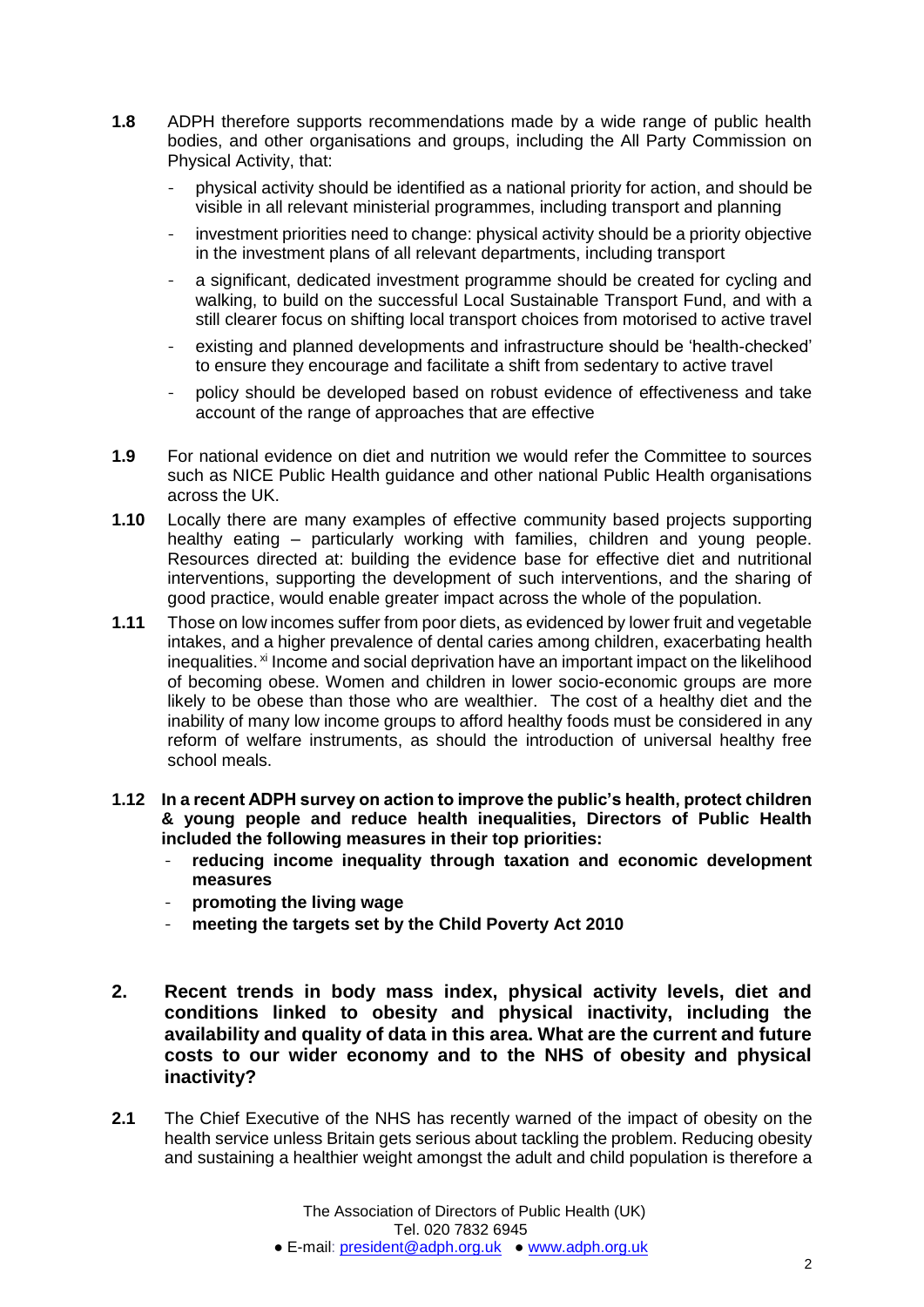priority area for public health and for the NHS. In this case, prevention is far better than cure, so efforts need to be concentrated 'upstream', before the problem develops. The NHS, local government and third sector have a crucial role to play in addressing this problem.

- **2.2** Spending on the growing obesity epidemic by local government is expected in 2014 to reach over £127 million, a 21 per cent increase on the previous year's figures. Councils are committed to spend £19 million this year delivering the National Child Measurement programme and a further £108 million (£72.5 million adults and £35.7 million children) tackling obesity in adults and children. Moreover, councils are the biggest public sector investors in leisure services spending some £905 million per year (excluding capital spend) on leisure centres, swimming pools and other facilities that promote healthy lifestyles. They also spend £797 million on open spaces where the majority of this country's nine million grass roots enthusiasts play sport. Reductions in local government budgets necessitate a radical shift in the way physical activity provision is delivered. Although local government already commits significant resource at a local level there needs to be a continued focus on moving the inactive into activity and tackling the growing tide of obesity with urgency. This must be supported by greater understanding of what works to support this behaviour change and a move towards scaling up investment for targeted inactivity and dietary interventions.
- **2.3** For understandable reasons a considerable amount of energy to date has focused on the impact of obesity and physical inactivity on the NHS, however there is an urgent need to explore the pressures these place on social care. There is an important link between obesity and social care. Obesity is a contributory factor to the development of long term conditions such as diabetes and cardiovascular disease. In addition, severe obesity can result in physical and social challenges which impact on social care. Increasing obesity prevalence along with the growing needs of an ageing population, the rise in non-communicable diseases associated with obesity, and rising public expectations for service intervention and treatment present significant challenges and cost implications to both the health and social care systems.
- **2.4** Analysis by the Local Government Association shows that the financial black hole facing local government is widening by £2.1 billion a year, and will reach £14.4 billion by 2020. Local services are already facing the deepest cuts in the public sector, with a 40 per cent real terms reduction in councils' grant from central government across the life of this Parliament. With statutory services like adult social care, children's services and waste taking an ever bigger proportion of council funding, the money available for other local services, including physical activity will potentially shrink by 46 per cent by 2020.
- **3. The effectiveness of recent policy action to improve physical activity levels and diet, and the evidence base supporting different interventions, including: National public health initiatives; local public health initiatives, including the role of Local Authorities, Health and Wellbeing Boards, schools and the Child Measurement Programme; the impact of broader factors on physical activity and diet, including transport, sport and recreation, town planning, and food labelling, marketing, availability, pricing and formulation.**
- **3.1** Local Authorities have been engaged in supporting public health measures for many years, and with the recent transfer of public health functions to local government in England – and with leadership from Directors of Public Health and Health & Wellbeing Boards – local authorities now have greater responsibilities and opportunities, supported by increased knowledge and skills from their public health teams.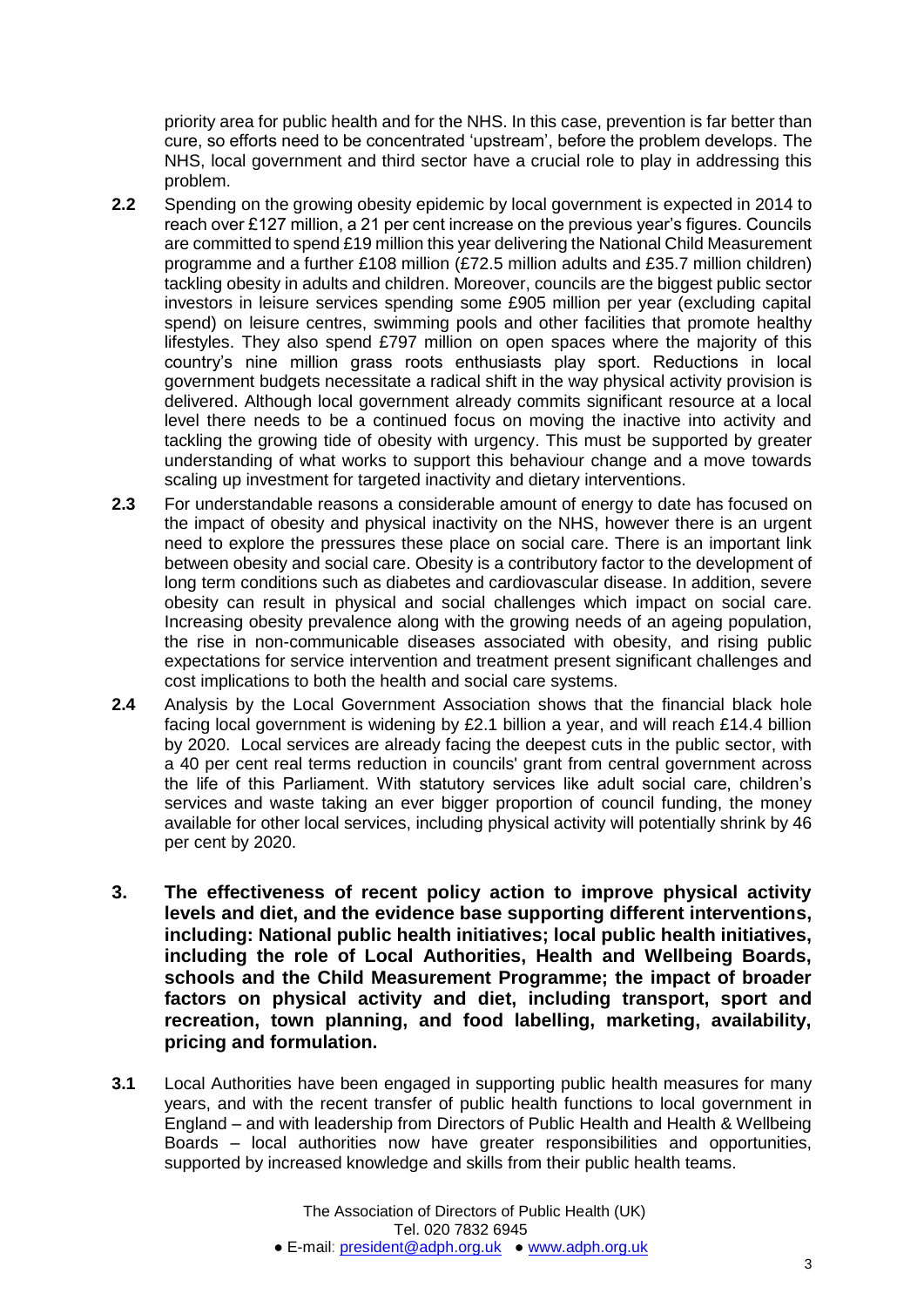- **3.2** Amongst a range of other 'public health gains', this offers a very important opportunity to integrate physical activity as a key component of public health policy (see section 1 above for evidence and recommendations for policy development) and to support preventative measures to tackle obesity.
- **3.3** Many councils are already engaged in innovative schemes which are helping families with children stay healthy, such as 'green gyms', school and community based projects which use targeted education and advice on how to cook and eat healthily on a budget; and NHS/local authority partnerships to encourage physical activity for those whose health is most likely to benefit, such as 'exercise on prescription', promoting exercise in the workplace, offering separate swimming sessions for men and women and '50+ clubs' for older people at leisure centres. Across all of this work, much more could be done with the right resources.
- **3.4** One specific example is a web-based tool developed by Devon County Council which aims to connect people who may not have been active for some while, with activities that suit their needs and preferences: [www.getactivedevon.co.uk,](http://www.getactivedevon.co.uk/) and we would be happy to collate and share with the Committee other examples of good population based work to monitor and improve dietary intakes and activity levels (such as the "Let's Get Going!" project in Berkshire, and Slough's School Food Survey and Mission Healthy Eating project).
- **3.5** A number of local authorities have drawn up supplementary planning documents (SPDs) to restrict the development of new fast food premises near schools. However, it is recognised that due to consultation and other procedures, these can take a long time to prepare and agree.
- **3.6 In a recent ADPH survey on action to improve the public's health, protect children & young people and reduce health inequalities, 81% of Directors of Public Health who took part highly prioritised the need to amend licensing legislation to empower Local Authorities to control the total availability of junk food, alcohol, and gambling outlets.**
- **3.7** In relation to planning and development regulations, ADPH would also recommend that consideration of applications should include the use of Health Impact Assessments to ensure that the health and wellbeing of development proposals is properly considered alongside environmental impacts, in line with the refreshed NPPF guidance, 2014 which states: *"Local planning authorities should ensure that health and wellbeing, and health infrastructure are considered in local and neighbourhood plans and in planning decision making. Public health organisations, health service organisations, commissioners and providers, and local communities should use this guidance to help them work effectively with local planning authorities in order to promote healthy communities and support appropriate health infrastructure*."
- **3.8** [Community Led Local Development Guidance i](http://europeanfundingnetwork.eu/news/new-community-led-local-development-guidance)s an example of a useful tool for supporting sustainable and inclusive growth to support social inclusion, health and wellbeing. Linked to the EU Structural and Investment Funds, this can support local authorities, local communities and Local Enterprise Partnerships to work together to address the specific needs of their localities.
- **4. The role of schools, parents, Local Authorities and government in encouraging active play, travel and sport for children and young people, including: how do we encourage and enable greater physical activity in older adults and the disabled?**
- **4.1** Please see sections above covering Local Authorities and government action. In relation to schools, we would highlight the PHE [briefing](https://www.gov.uk/government/uploads/system/uploads/attachment_data/file/370686/HT_briefing_layoutvFINALvii.pdf) *The Link between pupil health and wellbeing and attainment,* and ADPH recently recommended to Ofsted that their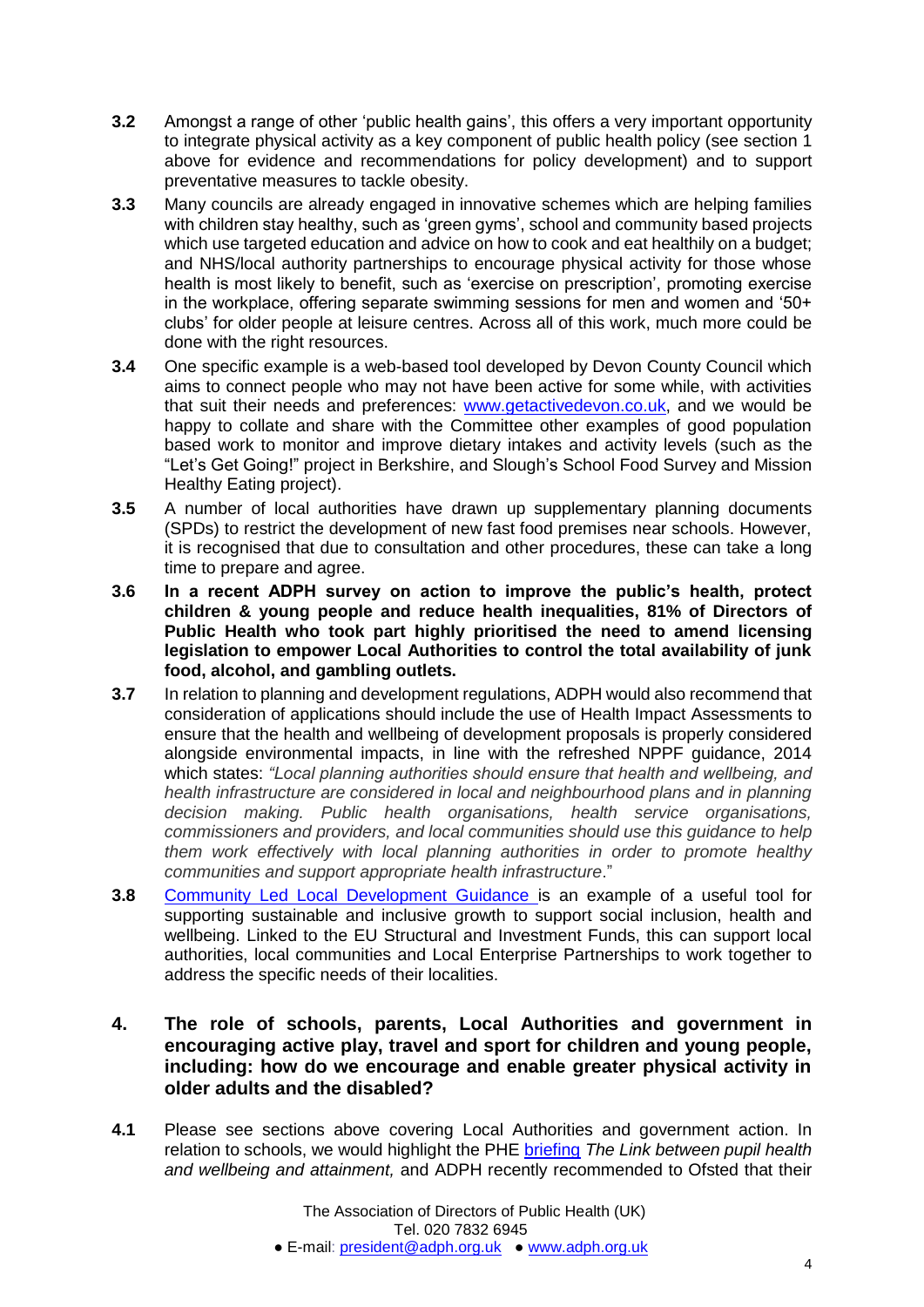Inspection Framework should address the evidence-based approaches highlighted in this paper to:

- improve the health and wellbeing of children and young people
- improve their potential for educational attainment
- and so help to reduce health and other inequalities.
- **4.2** We also recommended that the Ofsted inspection framework supports a whole-school approach to improving health and wellbeing of children and young people:
	- robust evidence (as referenced in the PHE briefing) shows that interventions taking a 'whole school approach' have a positive impact in relation to outcomes including: body mass index, physical activity, physical fitness, fruit and vegetable intake, tobacco use, and being bullied.
	- healthy school meals, universally applied to all pupils, have been shown to improve academic attainment, particularly for pupils with lower prior attainment.

We further recommended that the inspection framework supports:

- the introduction across all primary and secondary schools of statutory and comprehensive personal, social and health education (PSHE) programmes supported by specialist teaching, which foster social and emotional health and wellbeing; and tackle issues around sex and relationships, child sexual exploitation, social inclusion, bullying, drug and alcohol use and mental health.
- implementation of the recommendations in the School Food Plan, including food and nutrition training for teachers.
- **4.3 In our recent ADPH survey on action to improve the public's health, protect children & young people and reduce health inequalities, Directors of Public Health who took part prioritised the introduction across all primary and secondary schools of statutory and comprehensive personal, social and health education (PSHE) programmes supported by specialist teaching.**
- **5. The role of NHS organisations and Public Health England in improving levels of physical activity and diet, including: what services are currently provided and commissioned to encourage healthy eating and physical activity, and do these services meet current needs both in terms of availability, access and quality and is there sufficient evidence for what works best at local level?**
- **5.1** ADPH has worked closely with PHE to develop both the structures (national and local) and effective working relationships that are vital to the success of the public health system in England.
- **5.2** Effective working relationships locally between Directors of Public Health/their teams in local government, PHE Centres, NHSE/LATs and CCGs are critical to making the system work effectively. The vision is for all elements to work together and within one public health system – however there is still more work to be done to fully realise this vision, and ADPH and Directors of Public Health are working with colleagues on this.
- **5.3** Public health data and information (across all relevant population levels); surveillance and monitoring; and real-time data flows must all be maintained and be easily and rapidly accessible to Directors of Public Health and their public health staff working in local authorities and across the local systems. ADPH members have appreciated continuing efforts to resolve issues that have emerged in relation to access to patient data and non-patient identifiable data for local authority based public health intelligence teams, and have highlighted the importance of sufficient PHE resources being made available to ensure an appropriate technical solution is in place to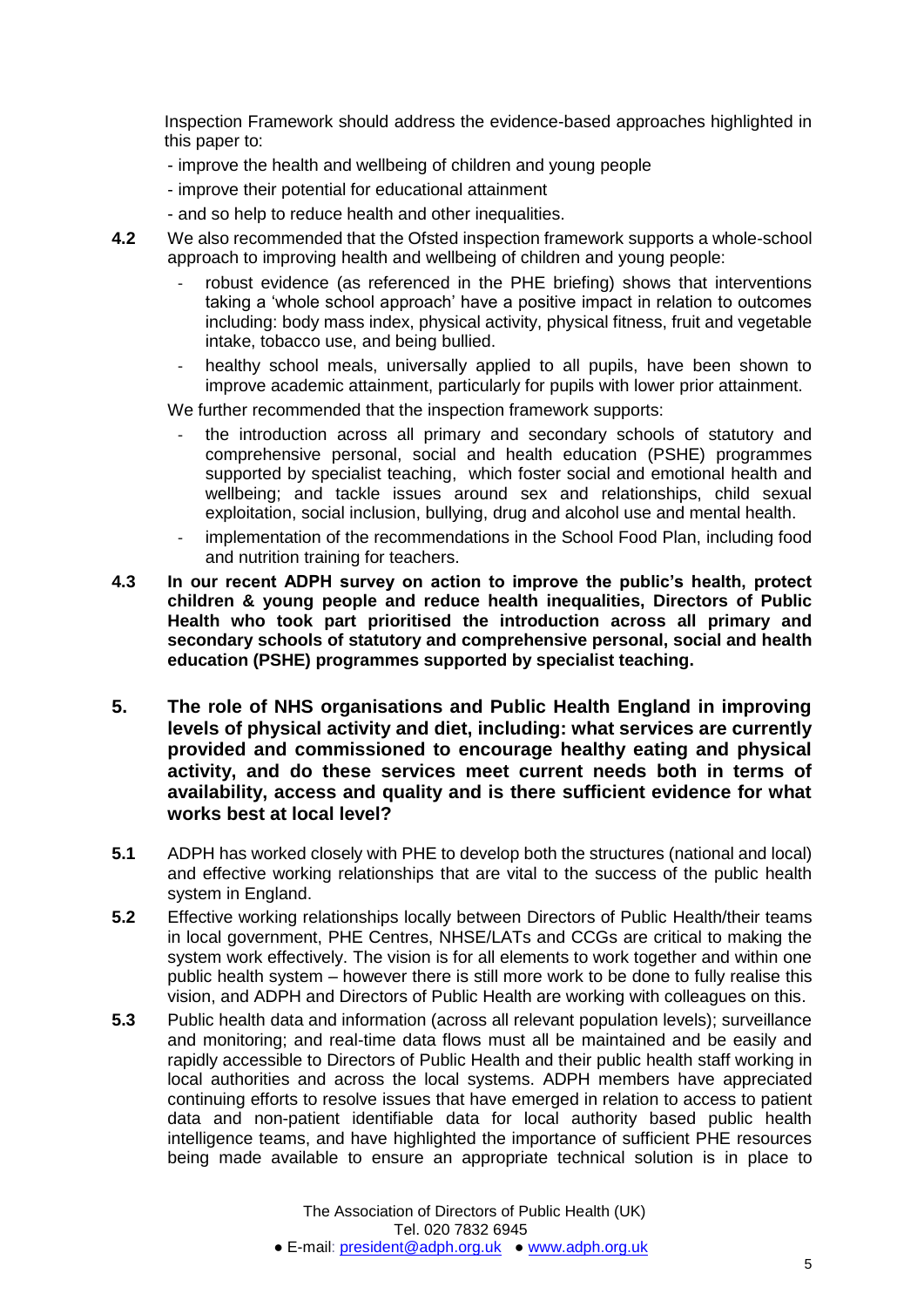efficiently deliver such data to all public health intelligence teams based in local authorities across England.

- **5.4** Reducing obesity and sustaining a healthier weight amongst the adult and child population is a priority area for public health and for the NHS – in both cases the focus should be on prevention and evidence based 'upstream' interventions.
- **6. National and local accountability for improving physical activity levels and diet. What policy changes, including national or local regulation, taxation or financial incentives have been shown to be effective in other countries?**
- **6.1** Tackling diet and physical inactivity requires action to address the wider economic, social and environmental determinants of disease, and by doing so there are potential co-benefits for health inequalities and other factors.
- **6.2** The UK needs a comprehensive approach to food and nutrition that will promote a healthy food environment and help combat the growing problem of diet-related illhealth including overweight and obesity.
- **6.3** ADPH is concerned that public-private partnerships with companies (particularly those who produce unhealthy foods) can undermine efforts to regulate in the interest of protecting public health e.g. harmful marketing and other business practices. We would like to see government establish alternative funding streams to remove food industry from sponsorship of physical activity and sport, especially programmes in schools and targeted at children.
- **6.4 In a recent ADPH survey on action to improve the public's health, protect children & young people and reduce health inequalities, Directors of Public Health included the following measures in their top 10 priorities - ADPH is therefore calling on government to:**
	- **Introduce standards for salt, saturated fat and sugar reduction in the food supply**
	- **Implement a sugar sweet beverage duty at 20p per litre and to consider the wider application of taxes on unhealthy foods**
	- **Ban the marketing of foods and beverages high in fat, sugar and salt before 9pm on broadcast media**
- **6.5** There should be continued and increased investment in national research institutions such as National Institute for Health Research, Medical Research Council and Economic and Social Research Council. This could help to ensure evidence in support of high impact upstream policy, including the development of epidemiological, modelling and simulation tools used to determine which actions will be most effective and cost-effective.
- **6.6** As highlighted in the sections above, local authorities need strengthened planning powers to tackle the clustering of junk food outlets on high streets. This would allow local planning authorities to place any type of premises which is posing a local challenge or priority to the area into this 'umbrella' use-class.

#### **7. Are we losing the fight and simply encouraging a 'normalisation' of obesity and is this distracting from prevention and early intervention?**

**7.1** The British Medical Association (BMA) has called for £1bn extra for public health and we support their view that an increase in funding for public health has the potential to relieve pressures on other health and care services in the future. Indeed the case for spending more on preventative services has been well made for some time and overwhelmingly accepted.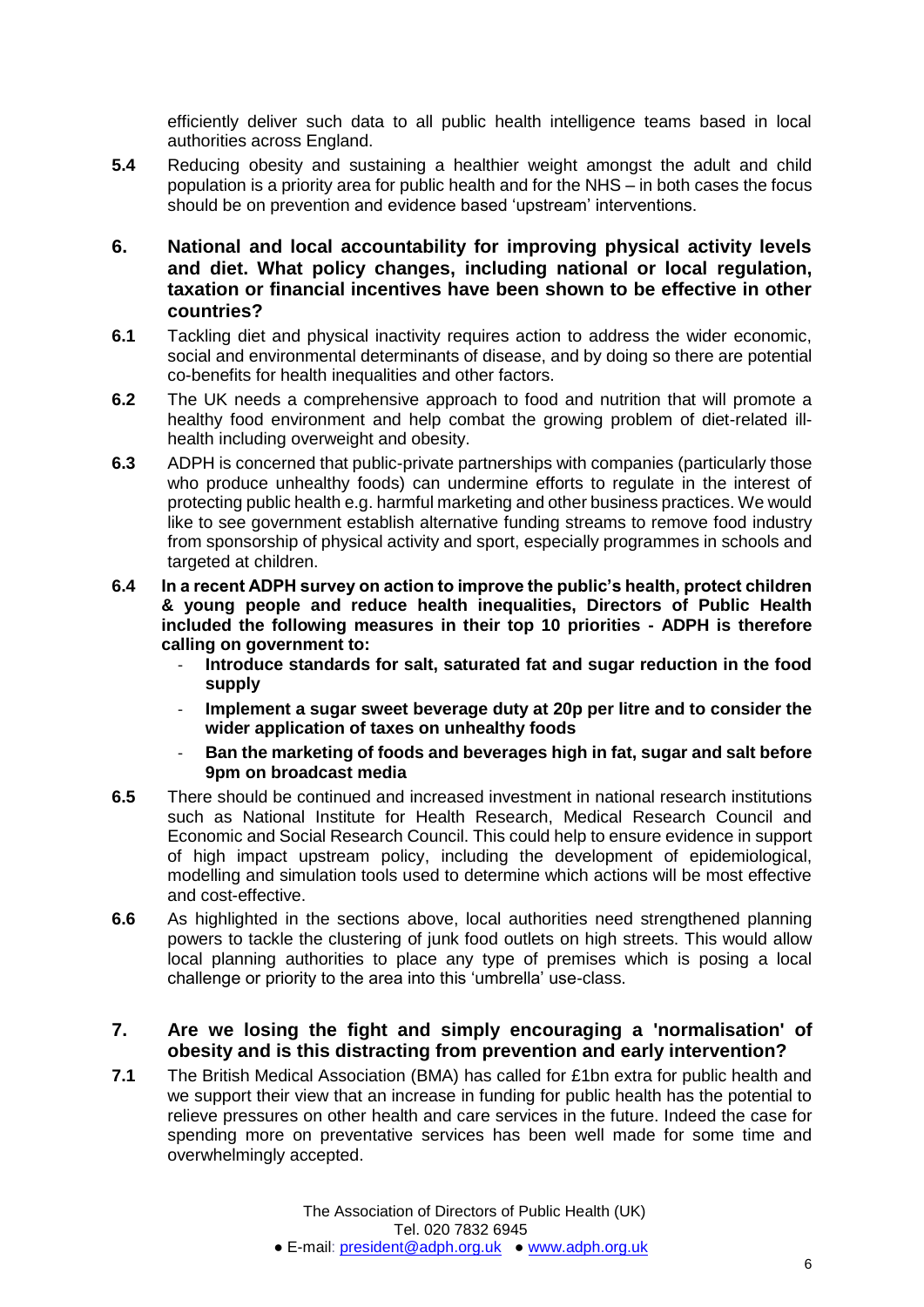**7.2** Attached below is the Executive Summary of the ADPH Business Case for increased investment in local public health (2012) - which illustrates that increased funding for public health and preventative measures could be spent efficiently and effectively by Local Authorities and would deliver outcomes that improved health whilst reducing premature mortality and health inequalities.

> **Association of Directors of Public Health December 2014**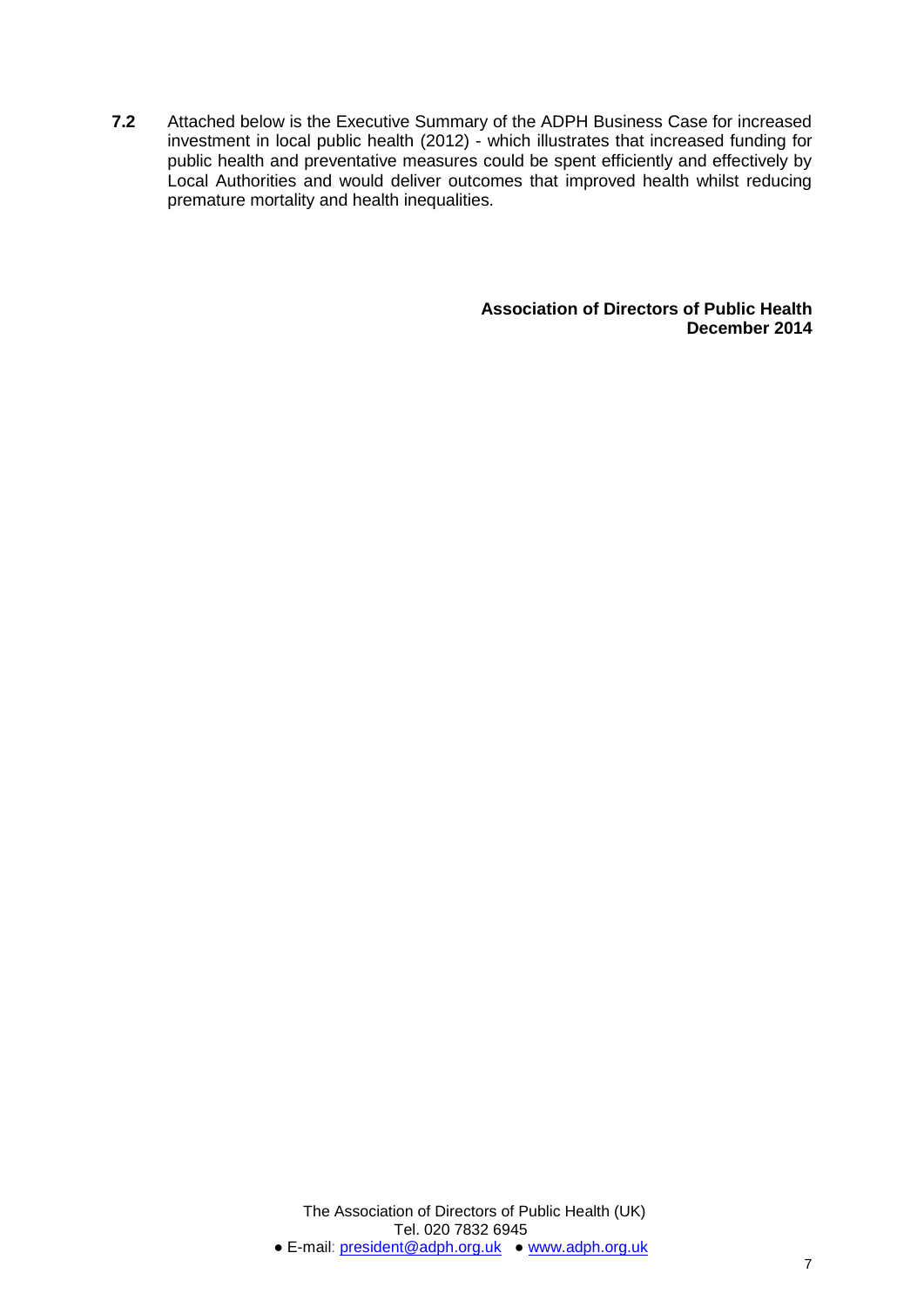# **The Association of Directors of Public Health The Case for Additional Investment in Public Health Executive summary**

The paper *'The Case for Additional Investment in Public Health'* sets out the evidence that there is a health need that warrants additional investment, and that this can be invested in cost-effective, evidence based interventions to deliver improved population health and reduced demand on health care services whilst facilitating more efficient healthcare service delivery.

- An additional £1.2 billion pounds investment in public health programmes in 13/14, increasing to £1.5 billion pounds in 15/16, would ensure delivery of the government's aspiration to improve health through its existing commitments to roll out the NHS Health Checks programme, reduce smoking prevalence, implement NICE recommendations in relation to alcohol brief interventions, meet cost pressures particularly in relation to GUM provision, build capacity in relation to school nursing and to tackle obesity.
- As well as delivering improved health outcomes for individuals a major beneficiary will be the NHS, with more cost efficient care delivery and a reduced burden of ill health.
- It would also allow local communities to embrace the public health agenda unfettered by inequity resulting from historical under-investment by the NHS in preventative services, whilst not reducing the allocation for those who have invested more in effective public health programmes.
- This amount whilst being significant for public health would have a marginal effect on the overall comprehensive health service budget (a 1% shift in the comprehensive health service budget to Public Health equates to £1 billion). It would also represent a reasonable proportion of the QIPP savings that we understand are to be re-invested in front-line services including public health programmes.
- Much of the investment would be used to develop and increase provision within programmes that are well established such as NHS Health Checks, tobacco control and GUM provision and therefore money can be committed immediately.
- There are however a number of areas of investment (school nursing, primary care, public health, leadership and community empowerment) where there will be a constraint on commitment of resources because of shortage of staff. In these areas capacity can be developed over a three year period in a similar way to that being undertaken currently with health visiting.
- In the case of alcohol misuse there is an increased level of investment in year 1 but as an increasing number of people are screened and receive a brief intervention there is a reduction in spend in future years.

Below are examples of programmes which would benefit from the investment and their health impact and value for money.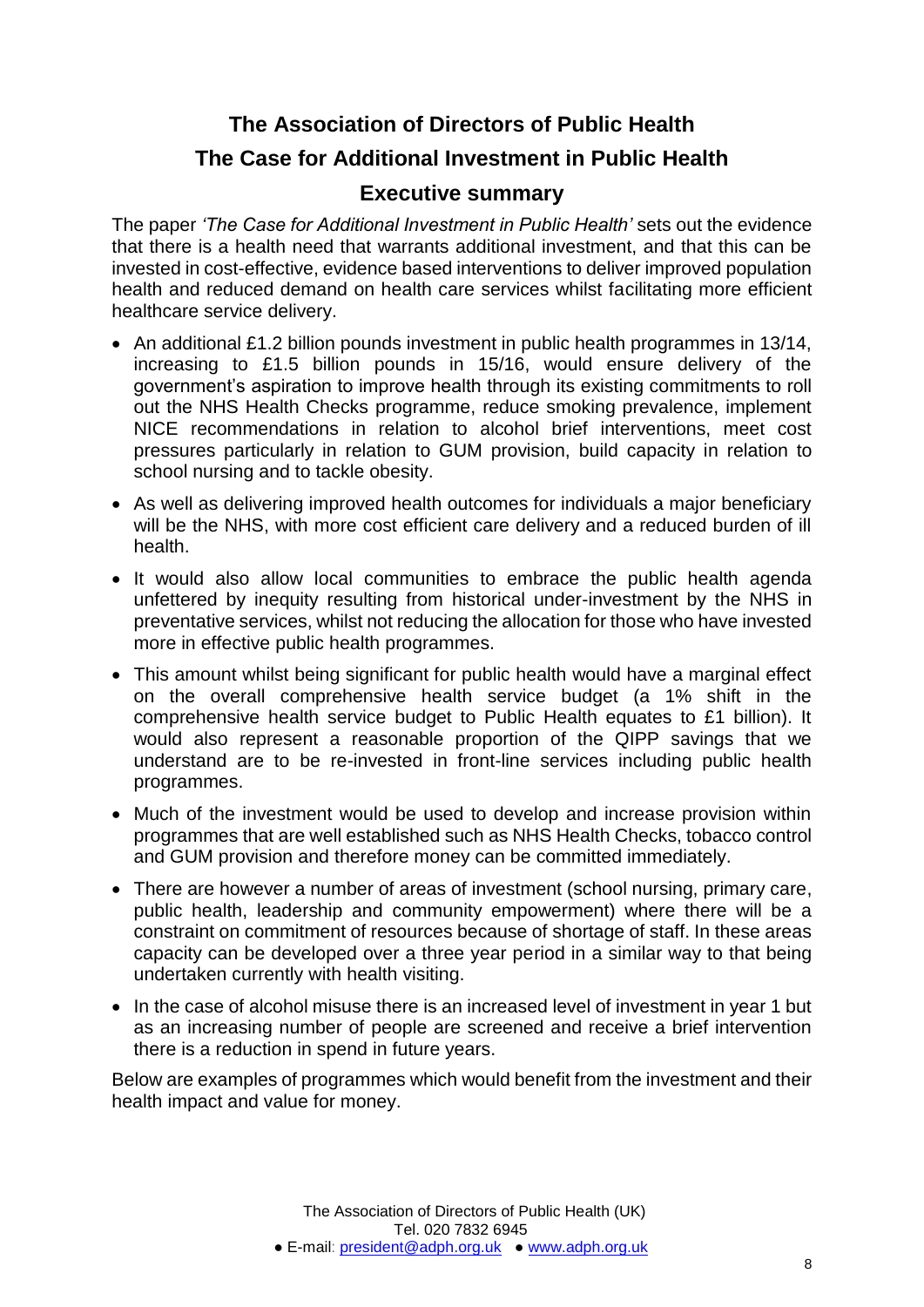#### **Programme areas**

| Programme<br>Area           | <b>Additional</b><br><b>Investment</b>     | <b>Health Impact</b>                                                                                                                                                                                                                                                                                                                                          | <b>Financial Benefit</b>                                                                                     |
|-----------------------------|--------------------------------------------|---------------------------------------------------------------------------------------------------------------------------------------------------------------------------------------------------------------------------------------------------------------------------------------------------------------------------------------------------------------|--------------------------------------------------------------------------------------------------------------|
| <b>NHS Health</b><br>Checks | £165 million                               | 414 lives saved<br>$\bullet$<br>1,018 strokes and heart attacks prevented<br>٠<br>2,545 diabetes cases prevented<br>$\bullet$<br>12,727 diabetes and CKD (Chronic Kidney<br>$\bullet$<br>Disease) identified                                                                                                                                                  | £1.8 billion per<br>annum                                                                                    |
| Tobacco                     | £110 million                               | 7250 fewer deaths per annum<br>$\bullet$<br>Reduced admissions for CVD (Chronic<br>$\bullet$<br>Vascular Disease), COPD (Chronic<br><b>Obstructive Pulmonary Disease)etc</b>                                                                                                                                                                                  | £600 million net<br>revenue gain pa<br>£69 billion over 50<br>years (Net Present<br>Value)                   |
| Alcohol<br>misuse           | £292 million<br>reducing to<br>£75 million | 4.9 million people identified for brief<br>$\bullet$<br>intervention<br>Reduced alcohol-related admissions<br>$\bullet$<br>Additional 19,600 - 93,100 quality adjusted<br>$\bullet$<br>life years                                                                                                                                                             | £980 million $-$ £4.6<br>billion                                                                             |
| Sexual<br>health            | £186 million                               | Reduction in HIV diagnosed late<br>$\bullet$<br>Increased cases of HIV identified<br>٠<br>Reduction in HIV transmission<br>669,000 screened for chlamydia<br>40,152 cases of Chlamydia identified and<br>$\bullet$<br>treated<br>Reduced cases of Pelvic Inflammatory<br>٠<br>Disease (PID), ectopic pregnancy, infertility<br>and associated treatment costs | Every £1 pound<br>invested in<br>contraceptive and<br>sexual health<br>services saves the<br>NHS £11 pounds. |
| Children's<br>health        | £382 million                               | Improved health through:<br>Implementation of Marmot recommendations<br>a full time school nurse for each secondary<br>$\bullet$<br>school and cluster of primary schools                                                                                                                                                                                     |                                                                                                              |

Other areas that will become the responsibility of the local authority that are likely to require some additional investment include:

- Obesity The total annual cost to the NHS of overweight and obesity was estimated in 2001 at £2 billion, and the total impact on employment may be as much as £10 billion. By 2050 the NHS cost could rise to £9.7 billion, with the wider cost to society being £49.9 billion (at today's prices). It is difficult to assess what it would cost to put in place effective interventions across the country to achieve this but the costs are likely to be significant.
- Accidental injury prevention.
- Mental health promotion by way of example, economic modelling shows a long term return on investment of 14:1 for school-based interventions to reduce bullying (these interventions are delivered/ facilitated through healthy schools programmes).
- Workplace health promotion programmes have been modelled to show a rate of return of 9:1 for the business, contributing to economic productivity. (There would be additional savings over and above this in health and care services).
- Social determinants investment of PH funds in debt advice. Debt advice services show a rate of return on investment of 3:1 realisable over 2-5 years.
- Community safety, violence prevention and response.
- Fuel poverty / seasonal mortality.
- Wider determinants e.g. poverty, housing and overcrowding, homelessness, transport, health promoting environments and sustainable communities (e.g. green space, crime and road safety and noise levels), truancy and workless-ness.

#### **Association of Directors of Public Health September 2012**